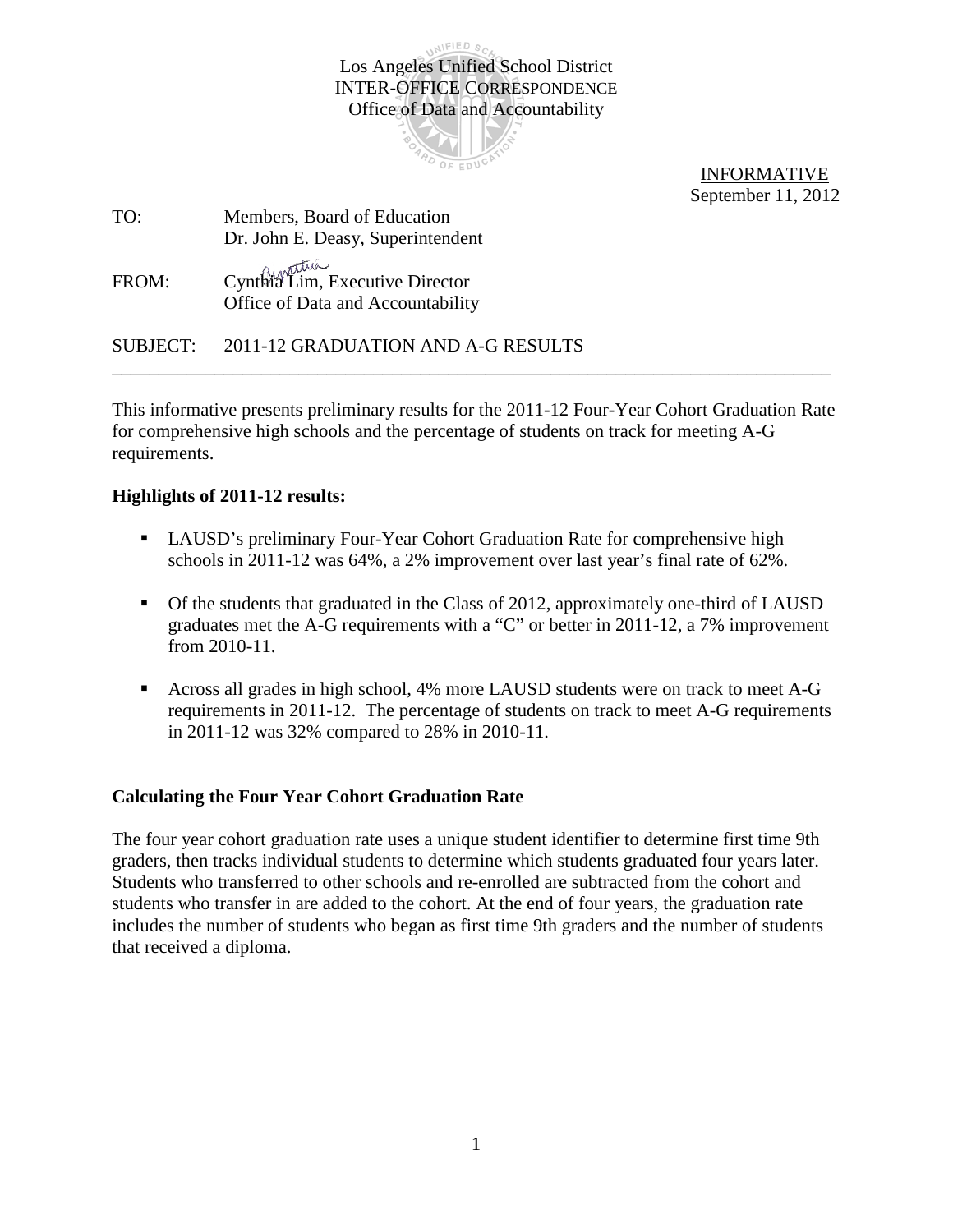

# **LAUSD's Four Year Cohort Graduation Rate**

The preliminary LAUSD Four Year Cohort Graduation Rate for comprehensive high schools in 2011-12 was 64%, representing an increase over last year's final rate of 62%. This preliminary rate does not include summer 2012 graduates or any corrections schools may have made in graduation coding. Schools have additional opportunities to correct 2011-12 graduation data before the data is submitted to the California Department of Education on October 3, 2012. Final graduation statistics will be released at that time.

Last year, preliminary graduation data was captured on June 30, 2011, which yielded a preliminary four year cohort graduation rate of 56%. After accounting for summer graduates and data corrections, the final graduation rate was 62%. Chart 1 displays the LAUSD Four Year Cohort Graduation Rate for the past four years.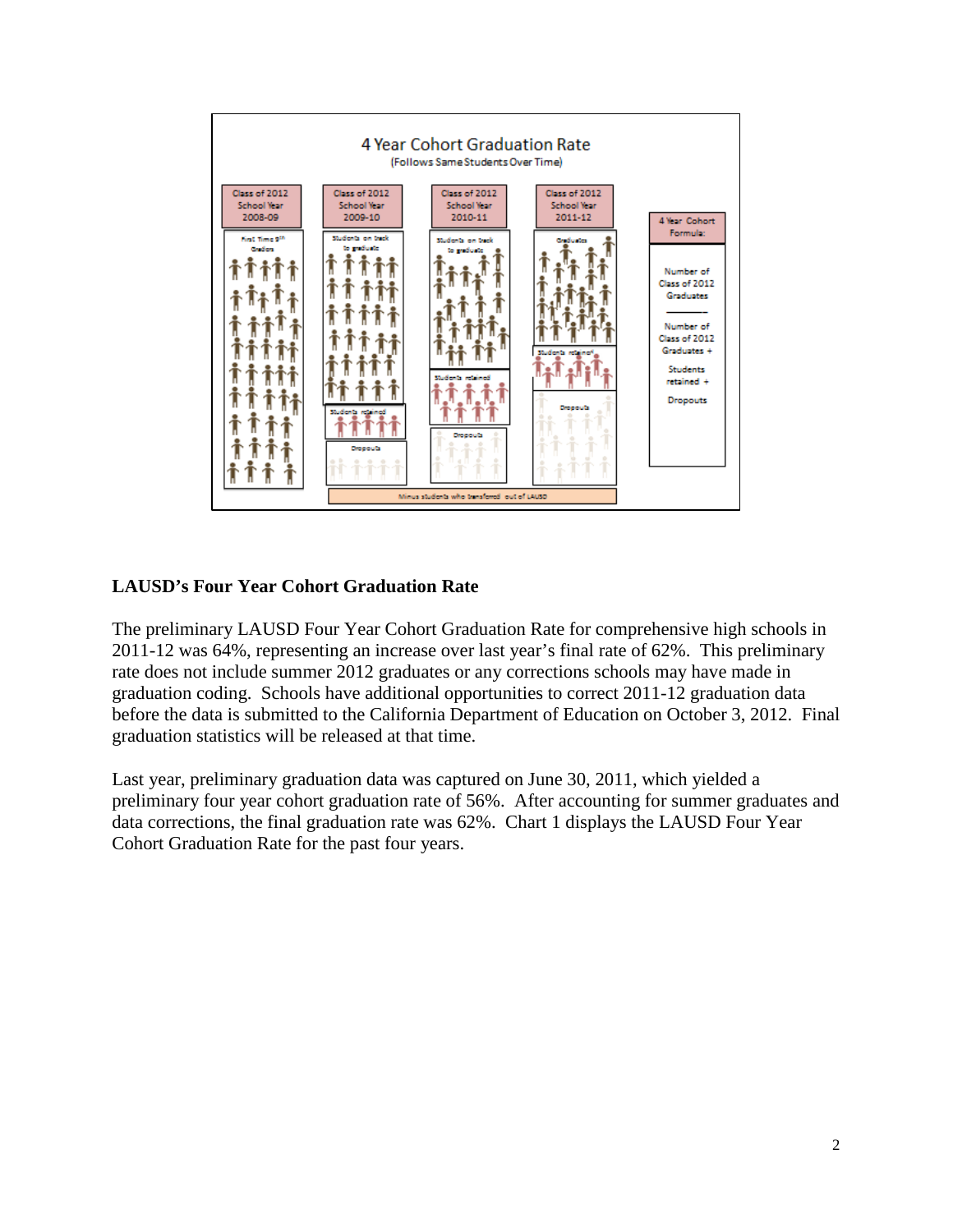

### **Four Year Cohort Graduation Rates by Subgroups**

When examined by ethnicity, preliminary graduation rates were highest for Asian and White students at 78% and 71% respectively and lowest for African-American students at 53%. Less than 30% of English Learners graduated in four years in 2012, however, 74% of reclassified English Learners graduated in four years. Economically disadvantaged students had a preliminary graduation rate of 66%.

Compared to the previous year's final cohort graduation rate, Latino and White students increased graduation rates, according to the preliminary data. Asian students decreased and African-American students maintained the 53% graduation rate. While Economically Disadvantaged students and students with disabilities increased graduation rates, English Learners and reclassified English Learners decreased, compared to the final cohort rate for last year.

|                                   |                    | ັ                        |
|-----------------------------------|--------------------|--------------------------|
|                                   | $10 - 11$<br>Final | $11 - 12$<br>Preliminary |
| <b>All Students</b>               | 62                 | 64                       |
| Latino                            | 57                 | 64                       |
| African-American                  | 53                 | 53                       |
| Asian                             | 82                 | 78                       |
| White                             | 67                 | 71                       |
|                                   |                    |                          |
| English Learners                  | 39                 | 29                       |
| Reclassified English Learners     | 76                 | 74                       |
| <b>Economically Disadvantaged</b> | 60                 | 66                       |
| <b>Students with Disabilities</b> | 42                 | 47                       |

Table 2: Four Year Cohort Graduation Rate by Subgroups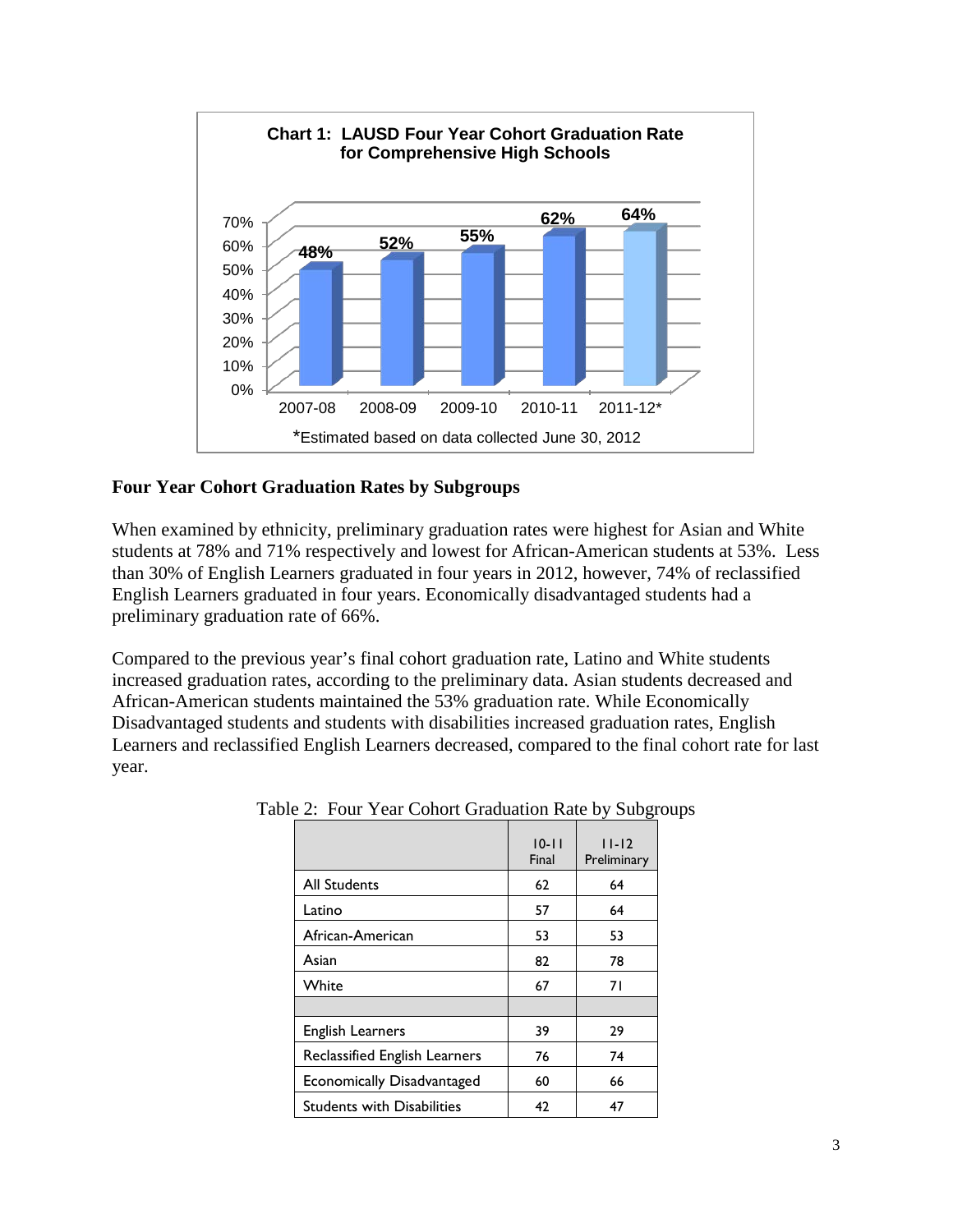## **A-G Course Requirements**

A-G is a 15-unit sequence of high school courses designed as prerequisites for admission into the California State University (CSU) and University of California (UC) systems. The UC/CSU systems currently require their applicants to earn a mark of C or better in all 15 courses that they regard as necessary for college entrance. These UC/CSU-certified courses-- commonly known as the A-G requirements are: (A) 2 years of social science, (B) 4 years of English, (C) 3 years of math, (D) 2 years of science, (E) 2 years of foreign language, (F) 1 year of visual and performing arts, and (G) 1 year of a college-prep elective.

In pursuit of its goal to graduate every student college prepared and career ready, the Board of Education passed a resolution to make A-G a high school diploma requirement starting with the graduating class of 2016. To meet this requirement, students in the Class of 2016 must pass all 15 A-G courses with a "D" or better. Starting with the Class of 2017, students must meet the A-G requirements passing all courses with a "C" or better.

In the 2011-12 school year, a greater percentage of students graduated LAUSD having met the requirements of the UC/CSU systems. The percentage increased from 25% to 32%.



When examined by subgroup, 40% of the Asian students that graduated met A-G requirements, followed by 40% of White students. Thirty percent of Latino students and 24% of African-American graduates met A-G requirements. Among Economically Disadvantaged graduates, 32% met A-G requirements. Seven percent of English Learner graduates and students with disabilities met A-G requirements. Among reclassified English Learners, 36% met A-G.

The percentage of graduates meeting A-G requirements increased for all subgroups, compared to the final graduation statistics for last year, with the exception of English Learners.